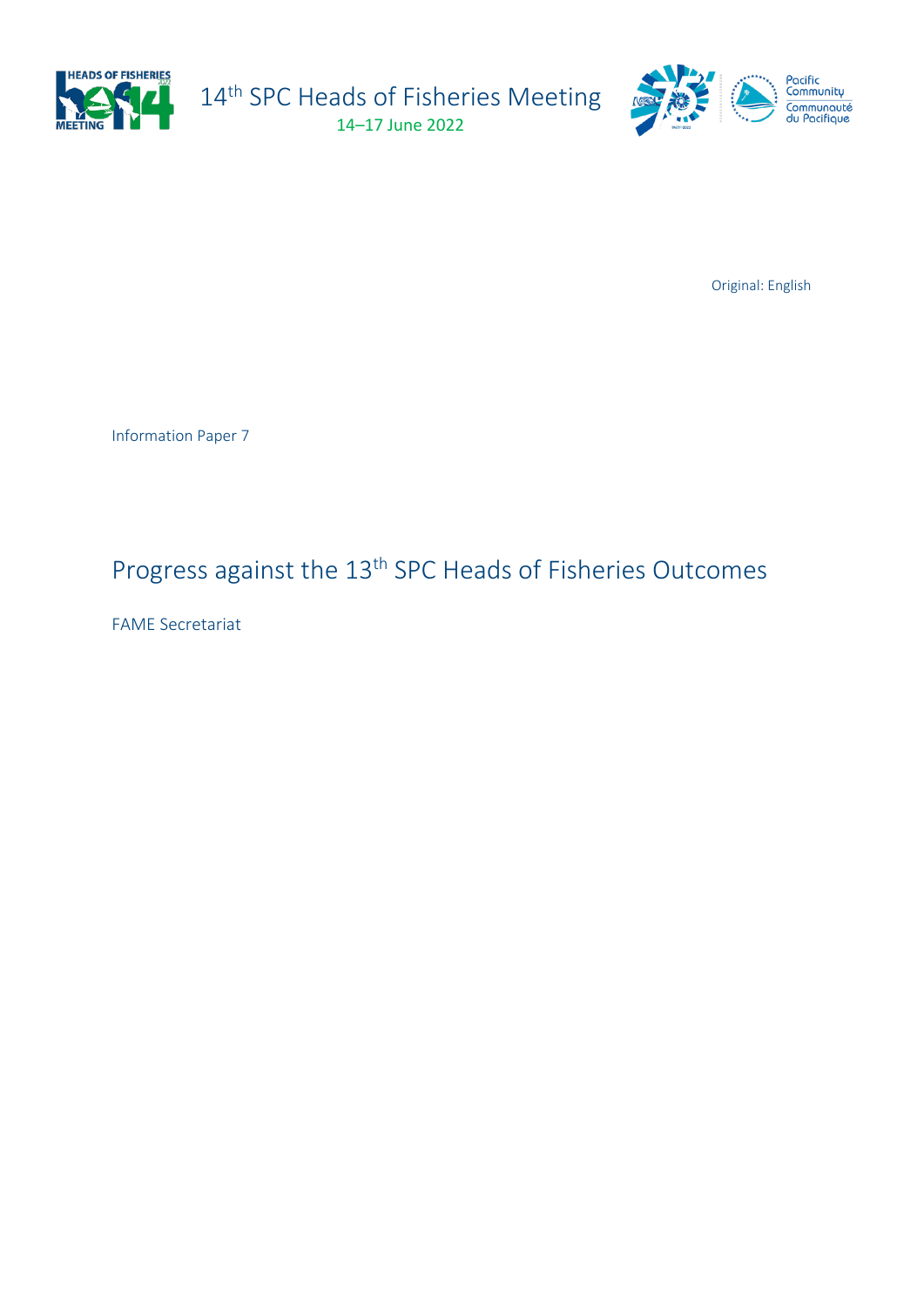

### Overview

- 1. More than 160 participants from 24 SPC member countries and territories, CROP partners, observers and other stakeholders attended the 13<sup>th</sup> SPC Heads of Fisheries meeting (HoF13), conducted online via zoom platform, from the  $1<sup>st</sup>$  to  $4<sup>th</sup>$  of June 2021.
- 2. The meeting was chaired by Ms Alexa Cole, Acting Deputy Assistant Secretary for International Fisheries, National Oceanic and Atmospheric Administration, United States of America.
- 3. HoF13 reviewed and deliberated on eight working papers, nine information papers in which recommendations on *Policy on the governance of FAME data, Evaluation of capacity development efforts at FAME, Scaling up community-based fisheries management, Future priorities for Pacific aquaculture development, FAD work and Climate Change were noted,* agreed to or endorsed.
- 4. Since the endorsement of recommendations from HoF13, FAME has begun implementing the outcomes and progress on some outcomes are reported in the  $14<sup>th</sup>$  SPC Heads of Fisheries Meeting through working papers seeking further decision or as information papers (WP 4, WP6, IP 4, IP5, IP8, IP11, IP12)
- 5. FAME used the outcomes from the afternoon sessions during HoF13, included consultations on the new business plan – using futures triangle approach, presentations on the Pacific Research Vessel and the Marine Specimen lab, to develop a substantial work priority seeking HoF14 endorsement in 2022 (WP3 - FAME Business Plan 2022-2027 and WP4 – FAME's work programme on climate impacts on Pacific fisheries and ocean ecosystems)

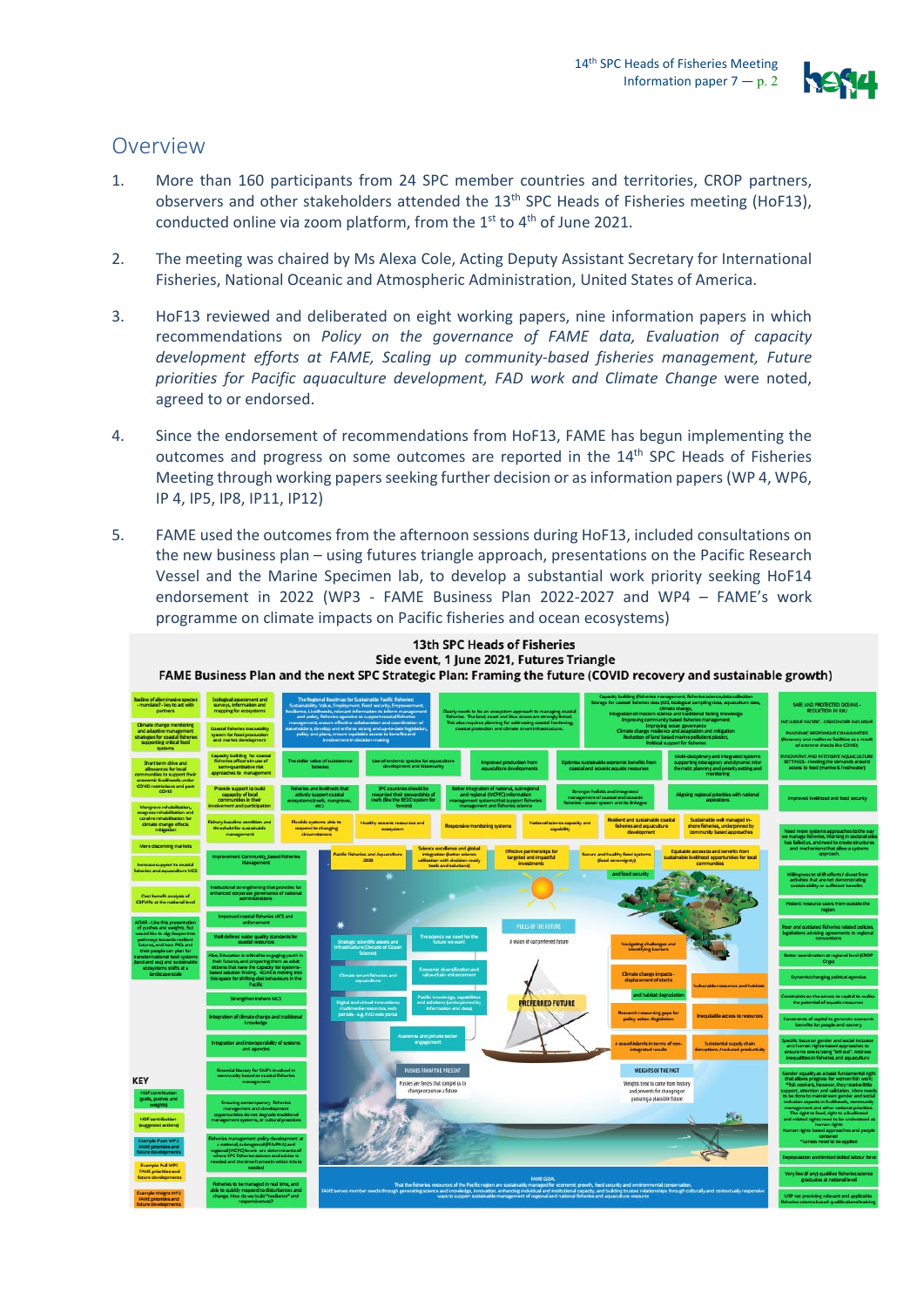

## Recommendations from the independent evaluation of capacity development efforts at FAME (WP9 and BP4)

**0** Progress on the implementation of outcome *item 9 (d)* **100%**

### **50%**

### **FAME has since started and will continue to implement the 15 recommendations outlined in the evaluation report**

| <b>Recommendations</b>                                                                                          | <b>Status</b> |
|-----------------------------------------------------------------------------------------------------------------|---------------|
| 1. Continue providing capacity development with a mix of annual courses and<br>responsiveness to country needs. |               |
| 2. Work in close partnership with Members, especially in relation to coastal fisheries.                         | In progress   |
| 3. Use regional frameworks for longer term planning.                                                            | In progress   |
| 4. Enhance the monitoring and evaluation framework.                                                             | In progress   |
| 5. Approach 'training' as a specialist skill.                                                                   | In progress   |
| 6. Review its privacy policy, and ensure it is understood by staff and implemented                              | In progress   |
| <b>7.</b> Focus on trainee selection and feedback.                                                              | In progress   |
| 8. Increase the focus on cost-effectiveness.                                                                    | In progress   |
| 9. Build on experience with on-line training.                                                                   | In progress   |
| 10. Enhance intra-FAME coordination                                                                             | In progress   |
| 11. Increasingly partner with other providers                                                                   | In progress   |
| 12. Heighten intra-Pacific cooperation.                                                                         | In progress   |
| 13. Continue to implement the recommendations of the FAME Gender                                                | In progress   |
| 14. Increase participation and outcomes for women, youth, and vulnerable groups                                 | In progress   |
| 15. Build off the COVID-19 step-change.                                                                         | In progress   |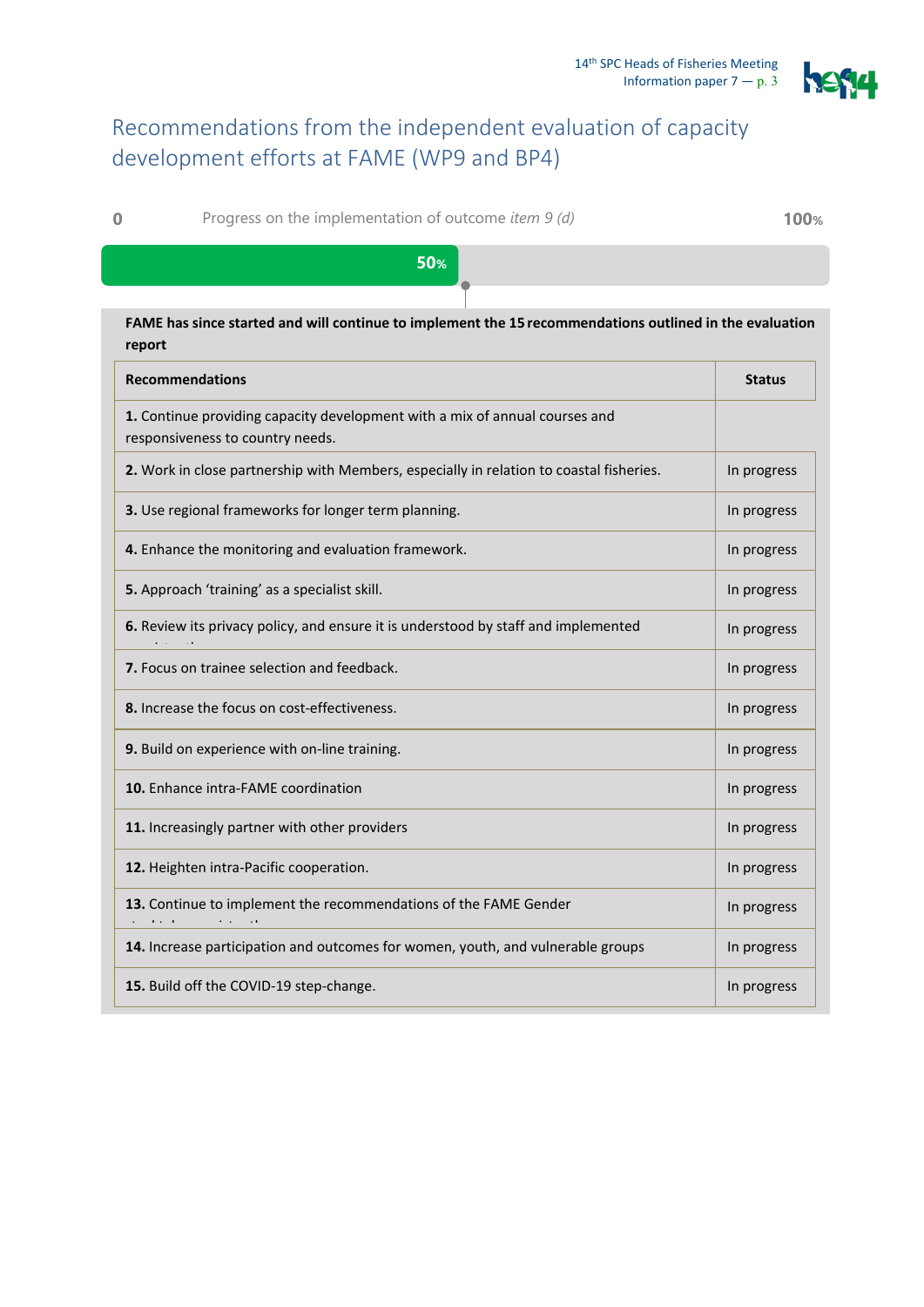

## Policy on the governance of FAME data (WP4)

**0** Progress on the implementation of outcome *item10 (b and c)* **100%**

#### **Information paper no. 11:**

- a. Confirm the adaptation of the FAME Data Governance Policy; and
- b. provides members with the opportunity for feedback on the policy since its implementation
- 6. After engagement with several members how requested further time after HoF13 to consider the draft policy, all members agreed and endorsed the policy as presented to HoF13 without any modifications.
- 7. SPC Director-General approved the policy on 10 December 2021, and it came into effect on the 1<sup>st</sup> January 2022. Approved policy is available online through the following link [https://purl.org/spc/digilib/doc/o4wf6.](https://purl.org/spc/digilib/doc/o4wf6)
- 8. The Policy on the governance of FAME data guided FAME's contribution towards the formulation of broader SPC wide Data Governance Policy, that is currently in development.

### Scaling up community-based fisheries management (WP4)

| $\bf{0}$ | Progress on the implementation of outcome <i>item 12 (b, d and e)</i>                | 100% |
|----------|--------------------------------------------------------------------------------------|------|
|          |                                                                                      |      |
|          |                                                                                      |      |
|          | FAME implemented all the recommendations agreed and endorsed by HoF13                |      |
|          | b. FAME distributed the Framework for Action on CBFM following HoF13 and feedback    |      |
|          | provided were incorporated into final document                                       |      |
|          | d. The Framework for Action on CBFM was presented to the $2^{nd}$ Regional Fisheries |      |
|          | Ministers Meeting in August 2021.                                                    |      |
|          | e. FAME developed, in consultation with partners and stakeholders, draft CBFM policy |      |

brief and presented to the 2<sup>nd</sup> Regional Fisheries Ministers Meeting as background paper.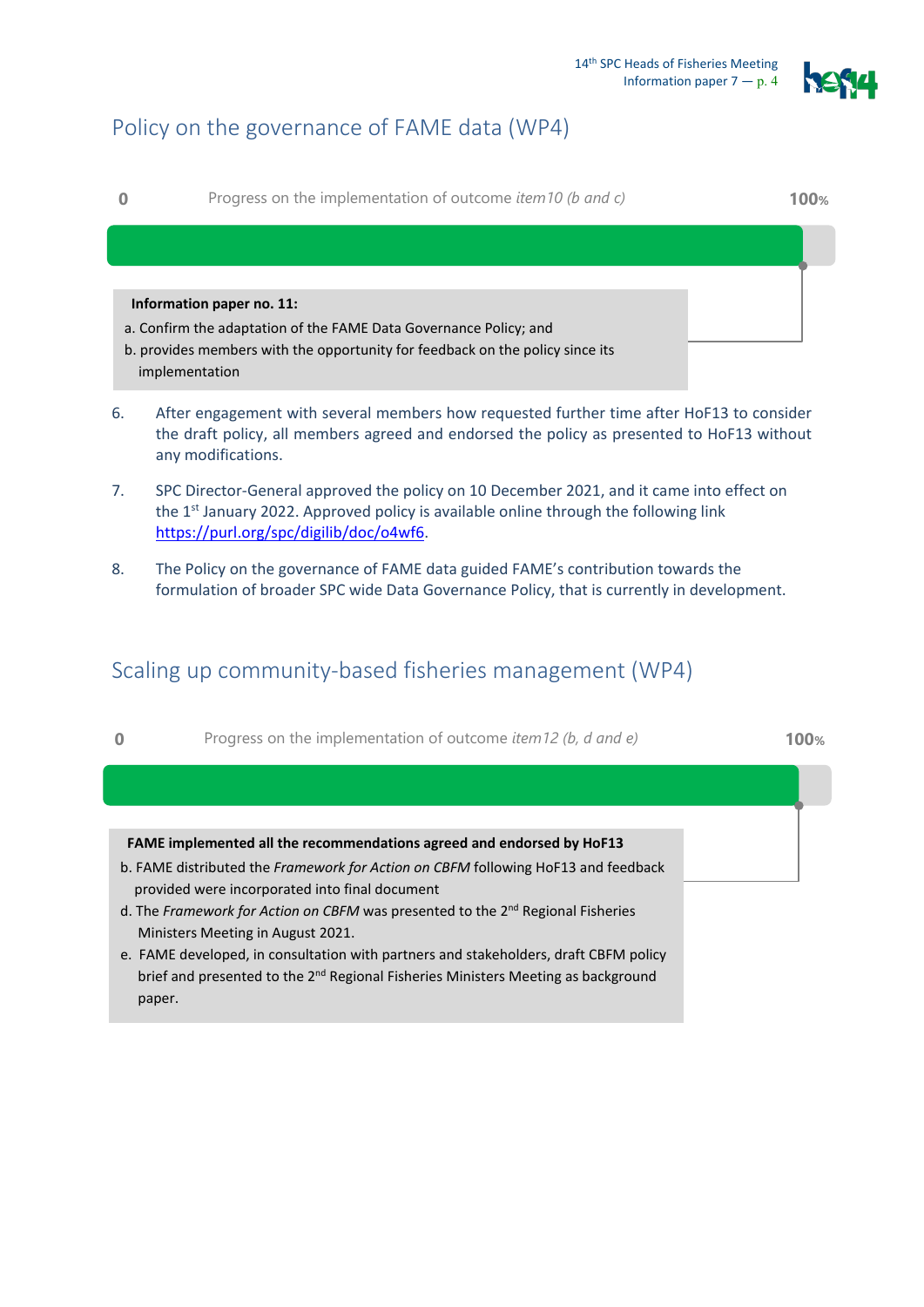

9. In endorsing the Regional Framework for Action on Community-based Fisheries Management, the *Regional Fisheries Ministers emphasised the importance of coastal fisheries resources to their people and communities, essential during the pandemic, and key to a sustainable recovery from the Pandemic.* 

## Future priorities for Pacific aquaculture development (WP5)

**0** Progress on the implementation of outcome *item12 (a, b, c and d)* **100%**



- b. FAME conducted a regional aquaculture assessment (HoF14 working paper 6 and IP 12)
- c. HoF14 will confirm the proposed process and timeline to develop the new Pacific Aquaculture Strategy.
- d. A Regional Aquaculture Strategy will be drafted after HoF14 and present at the Regional Technical
- Meeting on Coastal Fisheries and Aquaculture, and to HoF15 for endorsement
- 10. FAME commissioned a study to assess aquaculture needs, priorities and future directions in the region. The outcome of the findings and timeline to develop the Regional Aquaculture Strategy will be presented to the 14<sup>th</sup> SPC Heads of Fisheries Meeting.

### Climate change and fisheries (WP6)